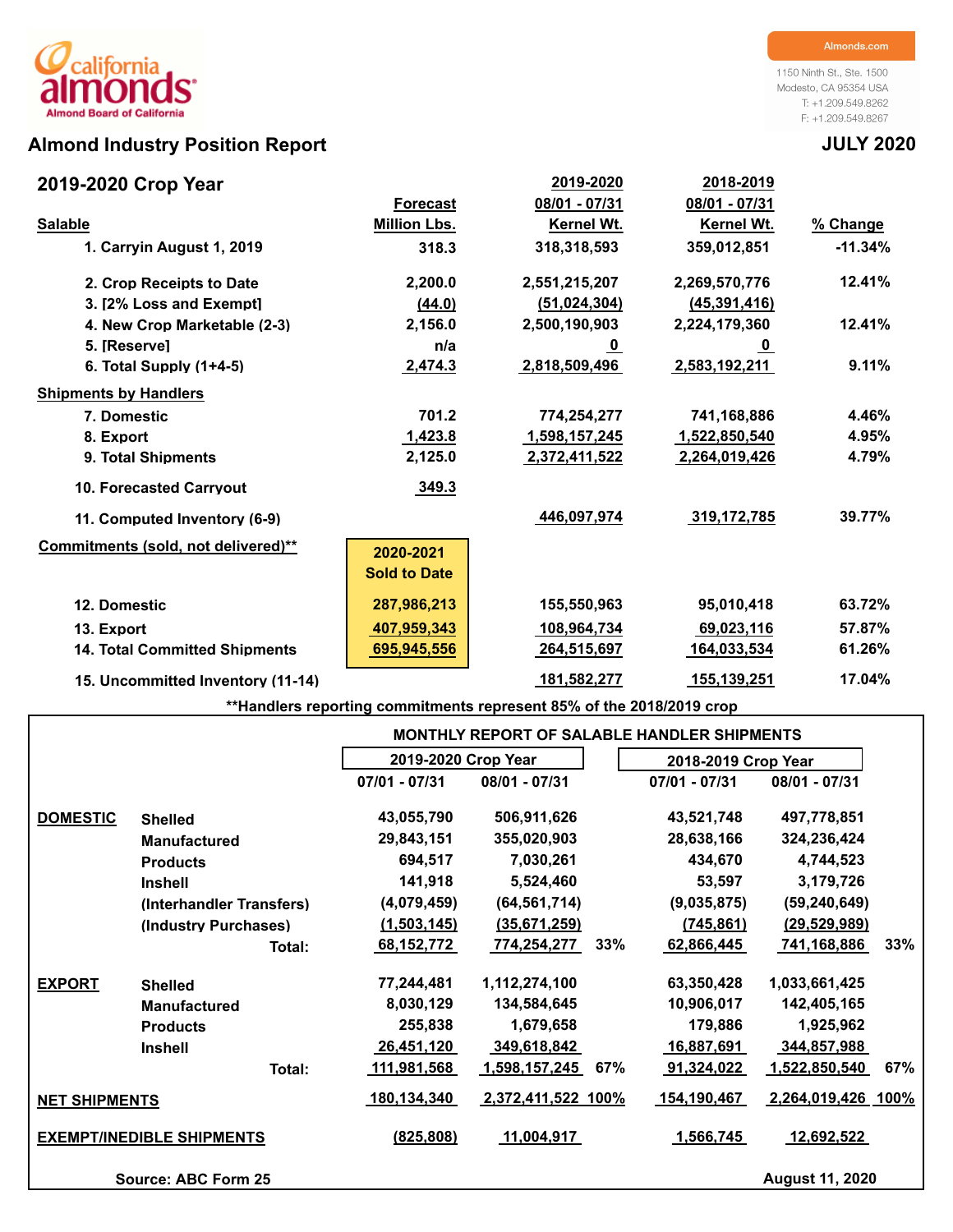#### Destination > 250,000 LBS. Current YTD are reported

| Global          | 2019/20    |                               |                | 2019 - 2020 - Current      |              |                | 2019 - 2020 - YTD              |              | 2018 - 2019 - Current |                            |              | 2018 - 2019 - YTD              |                |              |
|-----------------|------------|-------------------------------|----------------|----------------------------|--------------|----------------|--------------------------------|--------------|-----------------------|----------------------------|--------------|--------------------------------|----------------|--------------|
| Percent         | vs.        |                               |                | Current Month - July, 2020 |              |                | August 1 through July 31, 2020 |              |                       | Current Month - July, 2019 |              | August 1 through July 31, 2019 |                |              |
| <b>Total</b>    | 2018/19    | <b>World Region</b>           |                | <b>NKW</b>                 | <b>Month</b> |                | <b>NKW</b>                     | <b>YTD</b>   |                       | <b>NKW</b>                 | <b>Month</b> |                                | <b>NKW</b>     | <b>YTD</b>   |
| <b>Shiments</b> | <b>YTD</b> | <b>Destination</b>            | <b>SHELLED</b> | <b>INSHELL</b>             | <b>TOTAL</b> | <b>SHELLED</b> | <b>INSHELL</b>                 | <b>TOTAL</b> | <b>SHELLED</b>        | <b>INSHELL</b>             | <b>TOTAL</b> | <b>SHELLED</b>                 | <b>INSHELL</b> | <b>TOTAL</b> |
|                 | $+1$ .     |                               | 76%            | 24%                        | 100%         | 78%            | 22%                            | 100%         | 82%                   | 18%                        | 100%         | 77%                            | 23%            | 100%         |
|                 |            | <b>NORTH AMERICA</b>          |                |                            |              |                |                                |              |                       |                            |              |                                |                |              |
|                 | $-2%$      | Canada                        | 4,196,222      | $\mathbf 0$                | 4,196,222    | 59,576,486     | 16,080                         | 59,592,566   | 4,201,697             | $\mathbf 0$                | 4,201,697    | 60,480,660                     | 42,820         | 60,523,480   |
|                 | 3%         | Mexico                        | 1,210,285      | $\mathbf 0$                | 1,210,285    | 24,234,540     | $\mathbf 0$                    | 24,234,540   | 1,953,120             | $\pmb{0}$                  | 1,953,120    | 23,545,837                     | $\mathbf 0$    | 23,545,837   |
|                 | 0%         | Ttl NORTH AMERICA             | 5,406,507      | $\Omega$                   | 5,406,507    | 83,837,586     | 16,080                         | 83,853,666   | 6,154,817             | $\mathbf{0}$               | 6,154,817    | 84,041,657                     | 42,820         | 84,084,477   |
|                 |            | <b>ATIN AMERICA/CARIBBEAN</b> |                |                            |              |                |                                |              |                       |                            |              |                                |                |              |
|                 | 294%       | Argentina                     | 172,800        | $\mathbf 0$                | 172,800      | 1,388,216      | 8,732                          | 1,396,948    | 16,720                | $\Omega$                   | 16,720       | 342,512                        | 11,780         | 354,292      |
|                 | 102%       | Brazil                        | 977,000        | $\mathbf 0$                | 977,000      | 4,955,334      | 17,865                         | 4,973,199    | 407,589               | $\Omega$                   | 407,589      | 2,458,255                      | $\mathbf 0$    | 2,458,255    |
|                 | 35%        | Chile                         | 1,021,193      | $\Omega$                   | 1,021,193    | 7,295,488      | $\mathbf 0$                    | 7,295,488    | 554,750               | $\Omega$                   | 554,750      | 5,388,352                      | 16,290         | 5,404,642    |
|                 | 47%        | Colombia                      | 611,068        | $\Omega$                   | 611,068      | 5,173,772      | $\Omega$                       | 5,173,772    | 199,440               | $\mathbf{0}$               | 199,440      | 3,511,921                      | $\Omega$       | 3,511,921    |
|                 | 20%        | Costa Rica                    | 236,269        | $\Omega$                   | 236,269      | 1,294,789      | $\mathbf 0$                    | 1,294,789    | 112,500               | $\Omega$                   | 112,500      | 1,079,090                      | $\mathbf 0$    | 1,079,090    |
|                 | $-29%$     | Dominican Republic            | 44,000         | $\Omega$                   | 44,000       | 214,652        | 58,187                         | 272,839      | 52,200                | $\mathbf 0$                | 52,200       | 337,769                        | 48,387         | 386,156      |
|                 | 101%       | Peru                          | 383,000        | $\Omega$                   | 383,000      | 3,195,053      | $\mathbf 0$                    | 3,195,053    | 80,000                | $\mathbf 0$                | 80,000       | 1,586,161                      | $\mathbf 0$    | 1,586,161    |
|                 | $-12%$     | Trinidad                      | $\Omega$       | $\Omega$                   | $\mathbf 0$  | 602,000        | $\Omega$                       | 602,000      | 20,000                | $\mathbf 0$                | 20,000       | 684,500                        | $\mathbf 0$    | 684,500      |
|                 | 48%        | Ttl LATIN AMERICA/CARIBB      | 3,501,830      | $\Omega$                   | 3,501,830    | 24,886,919     | 84,784                         | 24,971,703   | 1,445,442             | $\overline{0}$             | 1,445,442    | 16,803,469                     | 76,457         | 16,879,926   |
| 5%              | 8%         | <b>Total AMERICAS</b>         | 8,908,337      | $\mathbf 0$                | 8,908,337    | 108,724,505    | 100,864                        | 108,825,369  | 7,600,259             | $\Omega$                   | 7,600,259    | 100,845,126                    | 119,277        | 100,964,403  |
|                 |            | <b>NORTHEAST ASIA</b>         |                |                            |              |                |                                |              |                       |                            |              |                                |                |              |
|                 | $-23%$     | China/HongKong                | 2,700,818      | 1,779,150                  | 4,479,968    | 45,997,411     | 52,549,907                     | 98,547,318   | 3,225,734             | 2,422,330                  | 5,648,064    | 68,375,602                     | 59,718,869     | 128,094,471  |
|                 | 5%         | Japan                         | 3,261,535      | $\mathbf 0$                | 3,261,535    | 84,778,124     | 172,622                        | 84,950,746   | 3,718,195             | $\mathbf 0$                | 3,718,195    | 81,042,854                     | 235,664        | 81,278,518   |
|                 | $-1%$      | South Korea                   | 3,694,322      | $\mathbf 0$                | 3,694,322    | 56,096,995     | $\mathbf 0$                    | 56,096,995   | 2,181,666             | $\mathbf 0$                | 2,181,666    | 56,917,487                     | $\mathbf 0$    | 56,917,487   |
|                 | 7%         | Taiwan                        | 317,500        | $\Omega$                   | 317,500      | 9,859,376      | 92,308                         | 9,951,684    | 147,838               | $\Omega$                   | 147,838      | 8,952,247                      | 392,022        | 9,344,269    |
|                 | $-9%$      | Ttl NORTHEAST ASIA            | 9,974,175      | 1,779,150                  | 11,753,325   | 196,731,906    | 52,814,837                     | 249,546,743  | 9,273,433             | 2,422,330                  | 11,695,763   | 215,288,190                    | 60,346,555     | 275,634,745  |
|                 |            | <b>SOUTHEAST ASIA</b>         |                |                            |              |                |                                |              |                       |                            |              |                                |                |              |
|                 | $-8%$      | Indonesia                     | 582,515        | $\mathbf 0$                | 582,515      | 4,262,597      | 1,585                          | 4,264,182    | 298,384               | $\Omega$                   | 298,384      | 4,625,459                      | $\mathbf 0$    | 4,625,459    |
|                 | $-7%$      | Malaysia                      | 721,000        | $\Omega$                   | 721,000      | 8,002,587      | 673,785                        | 8,676,372    | 429,750               | $\Omega$                   | 429,750      | 9,341,556                      | $\mathbf 0$    | 9,341,556    |
|                 | 0%         | Philippines                   | 36,000         | $\Omega$                   | 36,000       | 554,877        | $\Omega$                       | 554,877      | 27,150                | $\mathbf 0$                | 27,150       | 557,303                        | $\mathbf 0$    | 557,303      |
|                 | 7%         | Singapore                     | 44,700         | $\Omega$                   | 44,700       | 4,136,815      | $\Omega$                       | 4,136,815    | 208,750               | $\mathbf 0$                | 208,750      | 3,756,288                      | 94,351         | 3,850,639    |
|                 | 13%        | Thailand                      | 639,900        | $\Omega$                   | 639,900      | 7,172,015      | 1,079,434                      | 8,251,449    | 453,200               | $\mathsf 0$                | 453,200      | 6,804,926                      | 525,573        | 7,330,499    |
|                 | $-75%$     | Vietnam                       | 704,000        | $\Omega$                   | 704,000      | 13,476,894     | 900,790                        | 14,377,684   | 1,190,460             | 235,598                    | 1,426,058    | 31,928,657                     | 25,305,185     | 57,233,842   |
|                 | $-51%$     | Ttl SOUTHEAST ASIA            | 2,728,115      | $\Omega$                   | 2,728,115    | 37,702,337     | 2,655,594                      | 40,357,931   | 2,607,694             | 235,598                    | 2,843,292    | 57,095,343                     | 25,925,109     | 83,020,452   |
|                 |            | <b>SOUTH/CENTRAL ASIA</b>     |                |                            |              |                |                                |              |                       |                            |              |                                |                |              |
|                 | 24%        | Afghanistan                   | 108,000        | 200,220                    | 308,220      | 2,376,000      | 451,815                        | 2,827,815    | 108,000               | $\Omega$                   | 108,000      | 1,496,500                      | 777,388        | 2,273,888    |
|                 | 267%       | Bangladesh                    | $\mathbf 0$    | $\mathbf 0$                | $\Omega$     | 484,000        | $\mathbf 0$                    | 484,000      | $\mathsf 0$           | $\Omega$                   | $\Omega$     | 132,000                        | $\mathbf 0$    | 132,000      |
|                 | 11%        | India                         | 237,500        | 22,745,072                 | 22,982,572   | 2,808,574      | 252,963,458                    | 255,772,032  | 348,821               | 13,834,350                 | 14, 183, 171 | 4,381,324                      | 226,966,164    | 231,347,488  |
|                 | 13%        | Kazakhstan                    | 1,138,863      | $\mathbf{0}$               | 1,138,863    | 8,607,363      | 314,304                        | 8,921,667    | 718,938               | $\mathsf 0$                | 718,938      | 7,549,746                      | 319,596        | 7,869,342    |
|                 | 79%        | Nepal                         | 168,000        | $\mathbf 0$                | 168,000      | 959,000        | $\Omega$                       | 959,000      | 162,000               | $\mathsf 0$                | 162,000      | 535,000                        | $\overline{0}$ | 535,000      |
|                 | 5%         | Pakistan                      | 338,416        | 280,893                    | 619,309      | 5,586,016      | 4,596,656                      | 10,182,672   | 36,000                | $\Omega$                   | 36,000       | 5,909,619                      | 3,779,525      | 9,689,144    |
|                 | 11%        | Ttl SOUTH/CENTRAL ASIA        | 1,990,779      | 23,226,185                 | 25,216,964   | 20,820,953     | 258,326,233                    | 279,147,186  | 1,373,759             | 13,834,350                 | 15,208,109   | 20,036,189                     | 231,842,673    | 251,878,862  |
|                 |            | <b>AUSTRALASIA/OCEANIA</b>    |                |                            |              |                |                                |              |                       |                            |              |                                |                |              |
|                 | $-42%$     | Australia                     | 304,701        | 12,736                     | 317,437      | 2,697,823      | 623,971                        | 3,321,794    | 17,310                | $\mathbf 0$                | 17,310       | 5,481,242                      | 250,831        | 5,732,073    |
|                 | 6%         | New Zealand                   | 490,575        | $\mathbf 0$                | 490,575      | 3,929,300      | $\mathbf 0$                    | 3,929,300    | 297,250               | $\mathbf 0$                | 297,250      | 3,700,150                      | $\mathsf 0$    | 3,700,150    |
|                 | $-22%$     | Ttl AUSTRALASIA/OCEANIA       | 795,276        | 12,736                     | 808,012      | 6,716,369      | 623,971                        | 7,340,340    | 319,757               | $\overline{0}$             | 319,757      | 9,210,557                      | 250,831        | 9,461,388    |
| 24%             | $-7%$      | <b>Total ASIA-PACIFIC</b>     | 15,488,345     | 25,018,071                 | 40,506,416   | 261,971,565    | 314,420,635                    | 576,392,200  | 13,574,643            | 16,492,278                 | 30,066,921   | 301,630,279                    | 318,365,168    | 619,995,447  |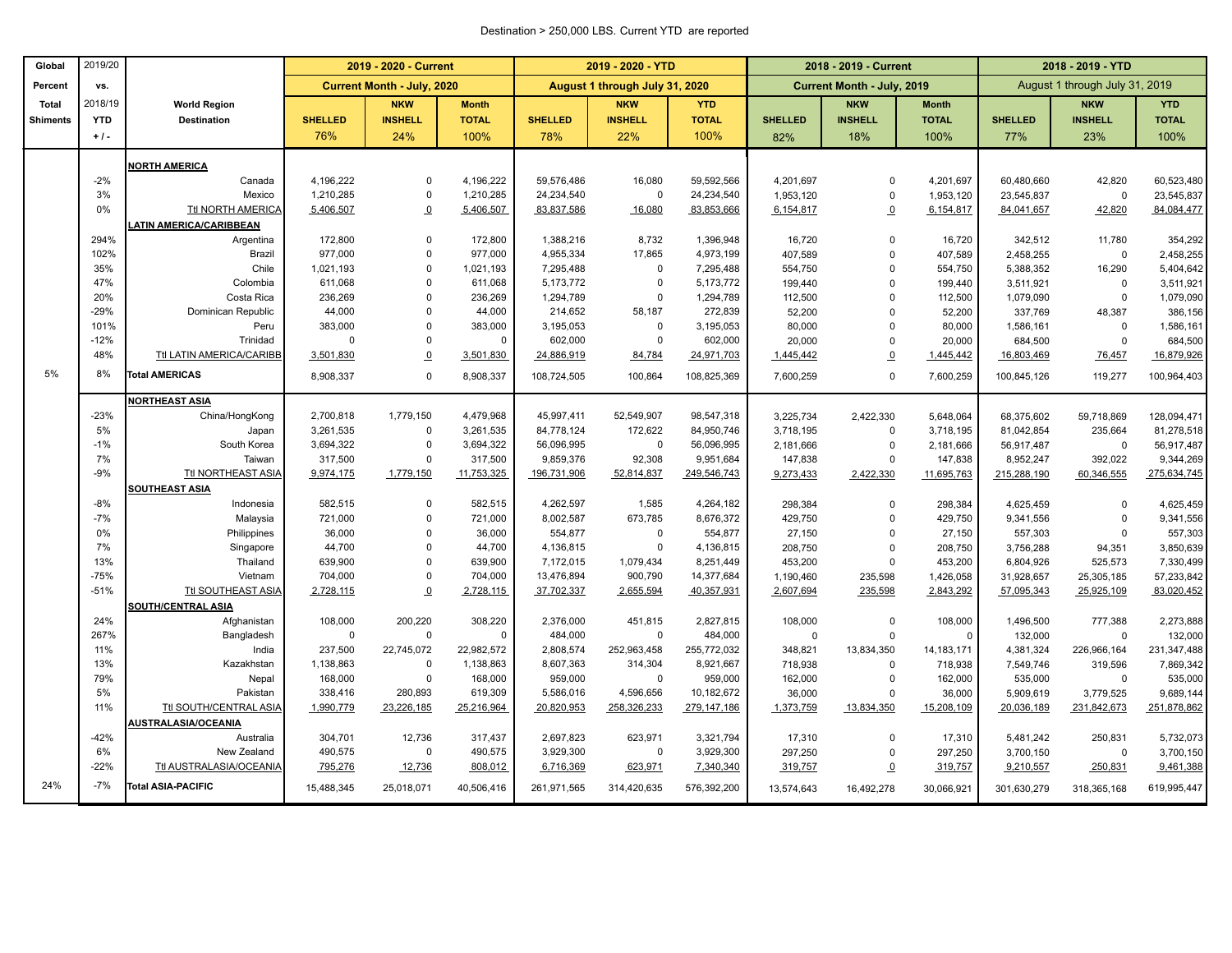| Global          | 2019/20    |                              | 2019 - 2020 - Current |                                   | 2019 - 2020 - YTD  |                         |                                | 2018 - 2019 - Current   |                      |                            | 2018 - 2019 - YTD       |                                |                |                         |
|-----------------|------------|------------------------------|-----------------------|-----------------------------------|--------------------|-------------------------|--------------------------------|-------------------------|----------------------|----------------------------|-------------------------|--------------------------------|----------------|-------------------------|
| Percent         | vs.        |                              |                       | <b>Current Month - July, 2020</b> |                    |                         | August 1 through July 31, 2020 |                         |                      | Current Month - July, 2019 |                         | August 1 through July 31, 2019 |                |                         |
| <b>Total</b>    | 2018/19    | <b>World Region</b>          |                       | <b>NKW</b>                        | <b>Month</b>       |                         | <b>NKW</b>                     | <b>YTD</b>              |                      | <b>NKW</b>                 | <b>Month</b>            |                                | <b>NKW</b>     | <b>YTD</b>              |
| <b>Shiments</b> | <b>YTD</b> | <b>Destination</b>           | <b>SHELLED</b>        | <b>INSHELL</b>                    | <b>TOTAL</b>       | <b>SHELLED</b>          | <b>INSHELL</b>                 | <b>TOTAL</b>            | <b>SHELLED</b>       | <b>INSHELL</b>             | <b>TOTAL</b>            | <b>SHELLED</b>                 | <b>INSHELL</b> | <b>TOTAL</b>            |
|                 | $+1$       |                              | 76%                   | 24%                               | 100%               | 78%                     | 22%                            | 100%                    | 82%                  | 18%                        | 100%                    | 77%                            | 23%            | 100%                    |
|                 |            |                              |                       |                                   |                    |                         |                                |                         |                      |                            |                         |                                |                |                         |
|                 | $-9%$      | <b>NESTERN EUROPE</b>        |                       | $\Omega$                          |                    |                         | $\Omega$                       |                         |                      |                            |                         |                                | $\Omega$       |                         |
|                 | 1%         | Belgium<br>Denmark           | 869,550<br>880,000    | $\Omega$                          | 869,550<br>880,000 | 22,324,756<br>7,550,343 | $\mathbf 0$                    | 22,324,756<br>7,550,343 | 1,620,000<br>572,000 | $\mathbf 0$<br>$\mathbf 0$ | 1,620,000<br>572,000    | 24,529,661<br>7,477,123        | $\Omega$       | 24,529,661<br>7,477,123 |
|                 | $-29%$     | Finland                      | 44,000                | $\Omega$                          | 44,000             | 396,000                 | $\mathbf 0$                    | 396,000                 | 83,600               | $\mathbf 0$                | 83,600                  | 556,725                        | $\mathbf 0$    | 556,725                 |
|                 | 2%         | France                       | 1,894,964             | $\Omega$                          | 1,894,964          | 30,523,920              | $\mathbf 0$                    | 30,523,920              | 1,930,300            | $\mathbf 0$                | 1,930,300               | 30,002,869                     | 17,474         | 30,020,343              |
|                 | 21%        | Germany                      | 12,069,166            | $\Omega$                          | 12,069,166         | 133,804,641             | 122,400                        | 133,927,041             | 8,077,040            | $\pmb{0}$                  | 8,077,040               | 110,392,925                    | 67,597         | 110,460,522             |
|                 | 7%         | Greece                       | 527,850               | $\Omega$                          | 527,850            | 12,015,782              | 146,415                        | 12, 162, 197            | 376,100              | $\mathbf 0$                | 376,100                 | 11,277,941                     | 120,117        | 11,398,058              |
|                 | 15%        | Ireland                      | 44,000                | $\mathbf 0$                       | 44,000             | 736,000                 | $\mathbf 0$                    | 736,000                 | 44,000               | $\mathbf 0$                | 44,000                  | 640,900                        | 0              | 640,900                 |
|                 | 14%        | Italy                        | 6,768,400             | 96,389                            | 6,864,789          | 74,641,053              | 2,026,646                      | 76,667,699              | 5,505,269            | $\mathbf 0$                | 5,505,269               | 65,551,742                     | 1,511,089      | 67,062,831              |
|                 | 2%         | Netherlands                  | 4,802,962             | $\mathbf 0$                       | 4,802,962          | 73,747,117              | 16,958                         | 73,764,075              | 6,908,014            | $\mathbf 0$                | 6,908,014               | 72,191,808                     | 0              | 72,191,808              |
|                 | 26%        | Norway                       | 928,000               | $\Omega$                          | 928,000            | 7,030,746               | $\mathbf 0$                    | 7,030,746               | 832,000              | $\mathbf 0$                | 832,000                 | 5,596,458                      | 3,600          | 5,600,058               |
|                 | $-23%$     | Portugal                     | 220,000               | $\Omega$                          | 220,000            | 1,538,200               | $\mathbf 0$                    | 1,538,200               | $\overline{0}$       | $\Omega$                   | $\overline{\mathbf{0}}$ | 1,990,621                      | 0              | 1,990,621               |
|                 | $-2%$      | Spain                        | 14, 171, 178          | $\Omega$                          | 14, 171, 178       | 191,215,143             | 1,348,314                      | 192,563,457             | 15,287,071           | 28,674                     | 15,315,745              | 194,184,698                    | 1,455,235      | 195,639,933             |
|                 | 8%         | Sweden                       | 562,000               | $\Omega$                          | 562,000            | 7,761,593               | $\pmb{0}$                      | 7,761,593               | 698,400              | $\mathbf 0$                | 698,400                 | 7,203,294                      | 0              | 7,203,294               |
|                 | $-55%$     | Switzerland                  | 128,400               | $\Omega$                          | 128,400            | 2,232,121               | $\mathbf 0$                    | 2,232,121               | 124,552              | $\Omega$                   | 124,552                 | 5,010,422                      | $\mathbf 0$    | 5,010,422               |
|                 | 5%         | United Kingdom               | 1,721,291             | $\Omega$                          | 1,721,291          | 34,140,937              | $\mathsf 0$                    | 34,140,937              | 2,292,711            | $\pmb{0}$                  | 2,292,711               | 32,597,020                     | $\Omega$       | 32,597,020              |
|                 | 5%         | Ttl WESTERN EUROPE           | 45,631,761            | 96,389                            | 45,728,150         | 599,767,316             | 3,660,733                      | 603,428,049             | 44,351,057           | 28,674                     | 44,379,731              | 569,473,871                    | 3,175,112      | 572,648,983             |
|                 |            | <b>ENTRAL/EASTERN EUROPE</b> |                       |                                   |                    |                         |                                |                         |                      |                            |                         |                                |                |                         |
|                 | 29%        | Bulgaria                     | 108,000               | $\Omega$                          | 108,000            | 2,884,300               | $\mathbf 0$                    | 2,884,300               | 132,000              | $\mathbf 0$                | 132.000                 | 2,242,950                      | $\Omega$       | 2,242,950               |
|                 | 47%        | Croatia                      | 826,262               | $\Omega$                          | 826,262            | 4,474,862               | $\mathbf 0$                    | 4,474,862               | 264,000              | $\mathbf 0$                | 264,000                 | 3,034,800                      | $\mathsf 0$    | 3,034,800               |
|                 | 5%         | Czech Republic               | 440,039               | $\Omega$                          | 440,039            | 1,888,039               | $\pmb{0}$                      | 1,888,039               | 308,000              | $\pmb{0}$                  | 308,000                 | 1,804,023                      | $\Omega$       | 1,804,023               |
|                 | 44%        | Estonia                      | 1,001,500             | $\Omega$                          | 1,001,500          | 12,204,860              | 55,249                         | 12,260,109              | 611,359              | $\mathbf 0$                | 611,359                 | 8,517,631                      | 22,500         | 8,540,131               |
|                 | 52%        | Georgia                      | 164,000               | $\Omega$                          | 164,000            | 2,088,500               | $\mathbf 0$                    | 2,088,500               | $\Omega$             | $\Omega$                   | $\Omega$                | 1,378,000                      | $\mathbf 0$    | 1,378,000               |
|                 | 0%         | Hungary                      | 44,000                | $\Omega$                          | 44,000             | 440,000                 | $\mathbf 0$                    | 440,000                 | 44,000               | $\mathbf 0$                | 44,000                  | 440,000                        | $\mathbf 0$    | 440,000                 |
|                 | $-38%$     | Latvia                       | 203,950               | $\Omega$                          | 203,950            | 1,569,400               | $\mathbf 0$                    | 1,569,400               | 212,000              | $\Omega$                   | 212,000                 | 2,514,007                      | $\Omega$       | 2,514,007               |
|                 | 27%        | Lithuania                    | 579,400               | $\Omega$                          | 579,400            | 6,040,025               | 30,771                         | 6,070,796               | 262,850              | $\mathbf 0$                | 262,850                 | 4,785,100                      | $\Omega$       | 4,785,100               |
|                 | 241%       | Macedonia                    | $\Omega$              | $\Omega$                          | $\mathbf 0$        | 300,000                 | $\mathbf 0$                    | 300,000                 | $\Omega$             | $\mathbf 0$                | $\overline{0}$          | 88,000                         | $\Omega$       | 88,000                  |
|                 | $-9%$      | Poland                       | 563,850               | $\Omega$                          | 563,850            | 3,975,950               | $\mathbf 0$                    | 3,975,950               | 227,200              | $\mathbf 0$                | 227,200                 | 4,392,240                      | $\mathbf 0$    | 4,392,240               |
|                 | $-32%$     | Romania                      | 80,000                | $\Omega$                          | 80,000             | 476,000                 | $\mathbf 0$                    | 476,000                 | 72,000               | $\mathbf 0$                | 72,000                  | 700,000                        | $\Omega$       | 700,000                 |
|                 | $-51%$     | Russia                       | $\mathbf 0$           | $\Omega$                          | $\mathbf 0$        | 860,000                 | $\mathbf 0$                    | 860,000                 | 257,500              | $\mathbf 0$                | 257,500                 | 1,747,500                      | $\mathbf 0$    | 1,747,500               |
|                 | 106%       | Serbia                       | 88,000                | $\Omega$                          | 88,000             | 542,000                 | $\mathbf 0$                    | 542,000                 | $\Omega$             | $\mathbf 0$                | $\overline{0}$          | 263,600                        | $\Omega$       | 263,600                 |
|                 | 37%        | Ukraine                      | 414,950               | $\Omega$                          | 414,950            | 3,896,090               | 7,000                          | 3,903,090               | 215,250              | $\mathbf 0$                | 215,250                 | 2,842,050                      | $\mathbf 0$    | 2,842,050               |
|                 | 20%        | Ttl CENTRAL/EASTERN EURO     | 4,645,951             | $\Omega$                          | 4,645,951          | 42,409,976              | 93,020                         | 42,502,996              | 2,650,159            | $\Omega$                   | 2,650,159               | 35,401,901                     | 27,825         | 35,429,726              |
| 27%             | 6%         | <b>Total EUROPE</b>          | 50,277,712            | 96,389                            | 50,374,101         | 642, 177, 292           | 3,753,753                      | 645,931,045             | 47,001,216           | 28,674                     | 47,029,890              | 604,875,772                    | 3,202,937      | 608,078,709             |
|                 |            | <b>MIDDLE EAST</b>           |                       |                                   |                    |                         |                                |                         |                      |                            |                         |                                |                |                         |
|                 | 2%         | Bahrain                      | $\mathbf 0$           | $\mathbf 0$                       | $\mathbf 0$        | 1,719,050               | 12,425                         | 1,731,475               | 52,000               | $\mathbf 0$                | 52,000                  | 1,674,198                      | 17,752         | 1,691,950               |
|                 | 6%         | Cyprus                       | 88,000                | $\Omega$                          | 88,000             | 1,291,850               | $\mathbf 0$                    | 1,291,850               | 44,000               | $\mathbf 0$                | 44,000                  | 1,218,100                      | $\mathbf 0$    | 1,218,100               |
|                 | $-2%$      | Iraq                         | 44,000                | $\Omega$                          | 44,000             | 1,221,000               | $\mathbf 0$                    | 1,221,000               | $\Omega$             | $\mathbf 0$                | $\overline{0}$          | 1,240,050                      | 0              | 1,240,050               |
|                 | 26%        | Israel                       | 859,250               | $\Omega$                          | 859,250            | 13,389,450              | 1,124,077                      | 14,513,527              | 471,964              | $\mathbf 0$                | 471,964                 | 10,414,954                     | 1,111,443      | 11,526,397              |
|                 | 11%        | Jordan                       | 627,000               | $\Omega$                          | 627,000            | 11,937,150              | 687,170                        | 12,624,320              | 716,000              | $\mathbf 0$                | 716,000                 | 10,958,050                     | 439,397        | 11,397,447              |
|                 | $-31%$     | Kuwait                       | 112,000               | $\Omega$                          | 112,000            | 3,345,250               | 15,975                         | 3,361,225               | 156,000              | $\mathbf 0$                | 156,000                 | 4,871,450                      | $\mathbf 0$    | 4,871,450               |
|                 | $-47%$     | Lebanon                      | $\mathbf 0$           | $\Omega$                          | $\mathbf 0$        | 3,960,450               | $\mathbf 0$                    | 3,960,450               | 569,450              | $\mathbf 0$                | 569,450                 | 7,454,150                      | $\mathbf 0$    | 7,454,150               |
|                 | 242%       | Oman                         | 44,000                | $\Omega$                          | 44,000             | 528,000                 | $\mathbf 0$                    | 528,000                 | 44,000               | $\mathbf 0$                | 44,000                  | 154,198                        | $\mathbf 0$    | 154,198                 |
|                 | $-24%$     | Qatar                        | $\mathbf 0$           | $\Omega$                          | $\mathbf 0$        | 2,169,610               | 44,375                         | 2,213,985               | $\mathbf 0$          | $\mathbf 0$                | $\overline{\mathbf{0}}$ | 2,901,084                      | 15,975         | 2,917,059               |
|                 | 14%        | Saudi Arabia                 | 300,000               | $\Omega$                          | 300,000            | 22,610,391              | 537,455                        | 23, 147, 846            | 303,000              | $\Omega$                   | 303,000                 | 19,811,996                     | 459,267        | 20,271,263              |
|                 | 70%        | Turkey                       | 2,025,550             | 237,667                           | 2,263,217          | 43,486,101              | 17,895,423                     | 61,381,524              | 812,324              | $\Omega$                   | 812,324                 | 22,000,948                     | 14,136,202     | 36, 137, 150            |
|                 | 25%        | <b>United Arab Emirates</b>  | 2,293,000             | 1,098,993                         | 3,391,993          | 75,974,238              | 10,343,413                     | 86,317,651              | 2,400,000            | 366,739                    | 2,766,739               | 62,297,491                     | 6,713,623      | 69,011,114              |
|                 | 26%        | <b>Ttl MIDDLE EAST</b>       | 6,392,800             | 1,336,660                         | 7,729,460          | 181,632,540             | 30,660,313                     | 212,292,853             | 5,568,738            | 366,739                    | 5,935,477               | 145,021,669                    | 22,893,659     | 167,915,328             |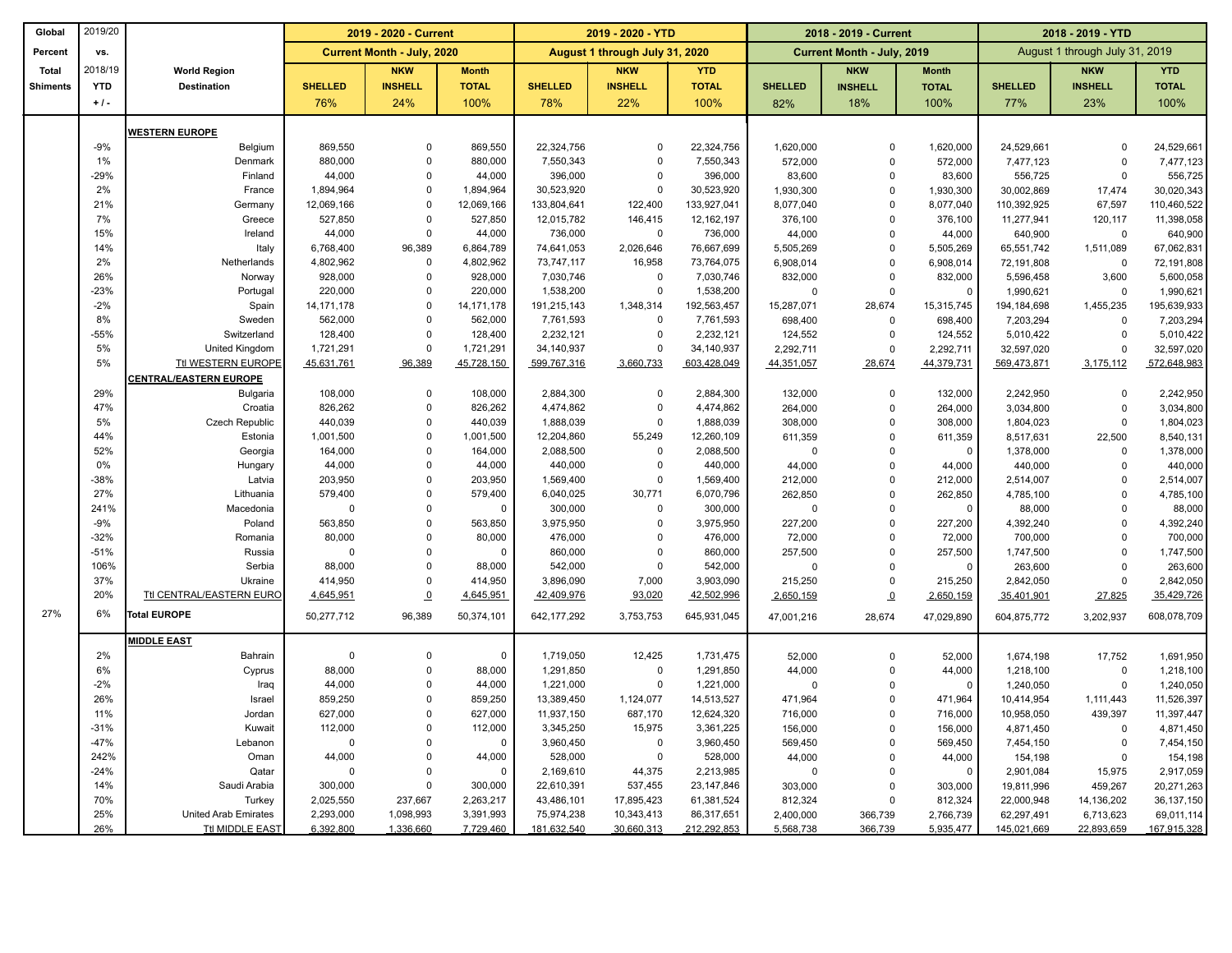| Global       | 2019/20    |                              |                | 2019 - 2020 - Current      |              |                | 2019 - 2020 - YTD              |               | 2018 - 2019 - Current |                            |              | 2018 - 2019 - YTD |                                |               |
|--------------|------------|------------------------------|----------------|----------------------------|--------------|----------------|--------------------------------|---------------|-----------------------|----------------------------|--------------|-------------------|--------------------------------|---------------|
| Percent      | vs.        |                              |                | Current Month - July, 2020 |              |                | August 1 through July 31, 2020 |               |                       | Current Month - July, 2019 |              |                   | August 1 through July 31, 2019 |               |
| <b>Total</b> | 2018/19    | <b>World Region</b>          |                | <b>NKW</b>                 | <b>Month</b> |                | <b>NKW</b>                     | <b>YTD</b>    |                       | <b>NKW</b>                 | <b>Month</b> |                   | <b>NKW</b>                     | <b>YTD</b>    |
| Shiments     | <b>YTD</b> | <b>Destination</b>           | <b>SHELLED</b> | <b>INSHELL</b>             | <b>TOTAL</b> | <b>SHELLED</b> | <b>INSHELL</b>                 | <b>TOTAL</b>  | <b>SHELLED</b>        | <b>INSHELL</b>             | <b>TOTAL</b> | <b>SHELLED</b>    | <b>INSHELL</b>                 | <b>TOTAL</b>  |
|              | $+1$ .     |                              | 76%            | 24%                        | 100%         | 78%            | 22%                            | 100%          | 82%                   | 18%                        | 100%         | 77%               | 23%                            | 100%          |
|              |            | <b>NORTH AFRICA</b>          |                |                            |              |                |                                |               |                       |                            |              |                   |                                |               |
|              | 29%        | Algeria                      | 132,000        | $\mathbf 0$                | 132,000      | 9,709,900      | 31,500                         | 9,741,400     | 160,500               |                            | 160,500      | 7,577,200         | $\Omega$                       | 7,577,200     |
|              | 84%        | Egypt                        | 132,000        | $\Omega$                   | 132,000      | 7,197,550      | 314,919                        | 7,512,469     | 203,950               |                            | 203,950      | 3,840,900         | 243,522                        | 4,084,422     |
|              | 157%       | Libya                        | 88,000         |                            | 88,000       | 2,098,550      | 63,662                         | 2,162,212     |                       |                            |              | 840,000           |                                | 840,000       |
|              | 294%       | Morocco                      | 3,730,950      |                            | 3,730,950    | 28.047.350     | 10,815                         | 28,058,165    |                       |                            |              | 7,121,072         | $\Omega$                       | 7,121,072     |
|              | 98%        | Tunisia                      |                | $\Omega$                   | $\Omega$     | 673,900        | 0                              | 673,900       |                       |                            |              | 308,000           | 32,120                         | 340,120       |
|              | 141%       | Ttl NORTH AFRICA             | 4,082,950      |                            | 4,082,950    | 47,727,250     | 420,896                        | 48,148,146    | 364,450               |                            | 364,450      | 19,687,172        | 275,642                        | 19,962,814    |
|              |            | <b>ISUB-SAHARAN AFRICA</b>   |                |                            |              |                |                                |               |                       |                            |              |                   |                                |               |
|              | 10%        | South Africa                 | 355,304        | $\Omega$                   | 355,304      | 5,855,251      | 262,381                        | 6,117,632     | 300,025               |                            | 300,025      | 5,559,034         | 1,305                          | 5,560,339     |
|              | 11%        | Ttl SUB-SAHARAN AFRICA       | 380,304        | $\overline{0}$             | 380,304      | 6,305,251      | 262,381                        | 6,567,632     | 327,025               |                            | 327,025      | 5,932,534         | 1,305                          | 5,933,839     |
| 11%          | 38%        | Total MIDDLE EAST/AFRICA     | 10,856,054     | 1,336,660                  | 12,192,714   | 235,665,041    | 31,343,590                     | 267,008,631   | 6,260,213             | 366,739                    | 6,626,952    | 170,641,375       | 23,170,606                     | 193,811,981   |
|              | 5%         | <b>TOTAL EXPORTS</b>         | 85,530,448     | 26,451,120                 | 111,981,568  | 1,248,538,403  | 349,618,842                    | 1,598,157,245 | 74,436,331            | 16,887,691                 | 91,324,022   | 1,177,992,552     | 344,857,988                    | 1,522,850,540 |
| 33%          | 4%         | <b>TOTAL DOMESTIC</b>        |                |                            | 68,152,772   |                |                                | 774,254,277   |                       |                            | 62,866,445   |                   |                                | 741,168,886   |
| 100%         | 5%         | <b>GRAND TOTAL SHIPMENTS</b> |                |                            | 180,134,340  |                |                                | 2,372,411,522 |                       |                            | 154,190,467  |                   |                                | 2,264,019,426 |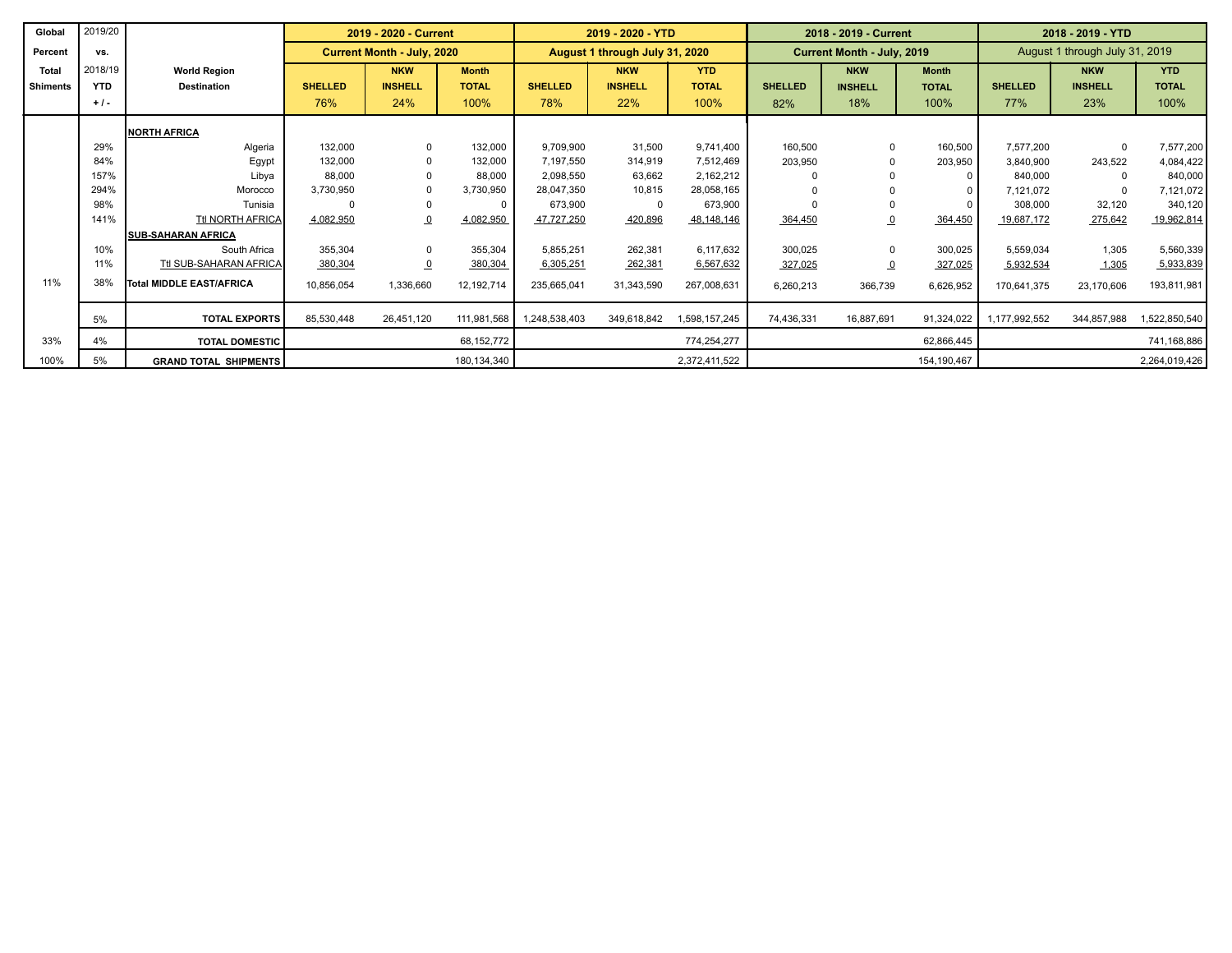

### **Almond Board of California Almond Board Quality Control Receipts Report Industry Summary**

#### **August 1, 2019 through July 31, 2020**

|                                  | From ABC Form 1       | <b>From USDA Inspection Certificates</b> |                        | % of Total      |           |
|----------------------------------|-----------------------|------------------------------------------|------------------------|-----------------|-----------|
| <b>Variety Name</b>              | <b>Total Receipts</b> | <b>Total Receipts</b>                    | <b>Total Inedibles</b> | <b>Receipts</b> | % Rejects |
| Aldrich                          | 90,119,504            | 89,413,072                               | 1,578,666              | 3.53%           | 1.77%     |
| Avalon                           | 8,033,085             | 7,881,160                                | 211,997                | 0.31%           | 2.69%     |
| <b>Butte</b>                     | 76,873,351            | 77,034,777                               | 1,090,943              | 3.01%           | 1.42%     |
| <b>Butte/Padre</b>               | 195,920,930           | 194,783,721                              | 2,154,124              | 7.68%           | 1.11%     |
| Carmel                           | 121,593,431           | 119,782,365                              | 1,756,768              | 4.77%           | 1.47%     |
| Carrion                          | 182,061               | 156,782                                  | 6,629                  | 0.01%           | 4.23%     |
| Folsom                           | 1,503,306             | 1,506,914                                | 37,214                 | 0.06%           | 2.47%     |
| Fritz                            | 111,568,743           | 110,379,426                              | 1,813,643              | 4.37%           | 1.64%     |
| Independence                     | 157,335,915           | 157,385,778                              | 3,001,741              | 6.17%           | 1.91%     |
| Livingston                       | 4,208,369             | 4,184,588                                | 98,301                 | 0.16%           | 2.35%     |
| Marchini                         | 412,497               | 445,794                                  | 15,737                 | 0.02%           | 3.53%     |
| Marcona                          | 2,491,773             | 2,164,674                                | 17,491                 | 0.10%           | 0.81%     |
| Mission                          | 7,010,958             | 7,764,544                                | 70,721                 | 0.27%           | 0.91%     |
| Mixed                            | 52,125,872            | 60,288,813                               | 3,601,432              | 2.04%           | 5.97%     |
| Mono                             | 268,960               | 656,633                                  | 26,807                 | 0.01%           | 4.08%     |
| Monterey                         | 460,355,547           | 457,756,342                              | 7,618,202              | 18.04%          | 1.66%     |
| Morley                           | 499,945               | 466,435                                  | 3,994                  | 0.02%           | 0.86%     |
| Neplus                           | 608,051               | 742,006                                  | 11,935                 | 0.02%           | 1.61%     |
| Nonpareil                        | 1,048,922,129         | 1,049,336,822                            | 16,400,822             | 41.11%          | 1.56%     |
| Padre                            | 23,242,033            | 23,145,663                               | 129,747                | 0.91%           | 0.56%     |
| Peerless                         | 4,491,524             | 4,527,568                                | 35,271                 | 0.18%           | 0.78%     |
| Price                            | 19,931,360            | 19,196,432                               | 207,765                | 0.78%           | 1.08%     |
| Ruby                             | 2,073,814             | 2,080,956                                | 22,472                 | 0.08%           | 1.08%     |
| Savana                           | 237,863               | 220,346                                  | 1,848                  | 0.01%           | 0.84%     |
| Sonora                           | 31,631,645            | 29,593,741                               | 521,595                | 1.24%           | 1.76%     |
| Supareil                         | 10,483,064            | 10,352,078                               | 163,304                | 0.41%           | 1.58%     |
| Thompson                         | 144,751               | 146,168                                  | 3,563                  | 0.01%           | 2.44%     |
| Tokyo                            | 339,557               | 339,557                                  | 3,173                  | 0.01%           | 0.93%     |
| Winters                          | 11,851,423            | 11,660,015                               | 298,532                | 0.46%           | 2.56%     |
| <b>Wood Colony</b>               | 99,465,260            | 99,052,658                               | 1,161,281              | 3.90%           | 1.17%     |
| <b>Major Varieties Sub Total</b> | 2,543,926,721         | 2,542,445,828                            | 42,065,718             | 99.71%          | 1.65%     |
| Minor Varieties Sub Total        | 7,288,486             | 7,725,165                                | 76,330                 | 0.29%           | 0.99%     |
| <b>Grand Total All Varieties</b> | 2,551,215,207         | 2,550,170,993                            | 42,142,048             | 100.00%         | 1.65%     |

**This report is subject to futher verification of handler's receipts and futher reconciliation of USDA Incoming Certificates**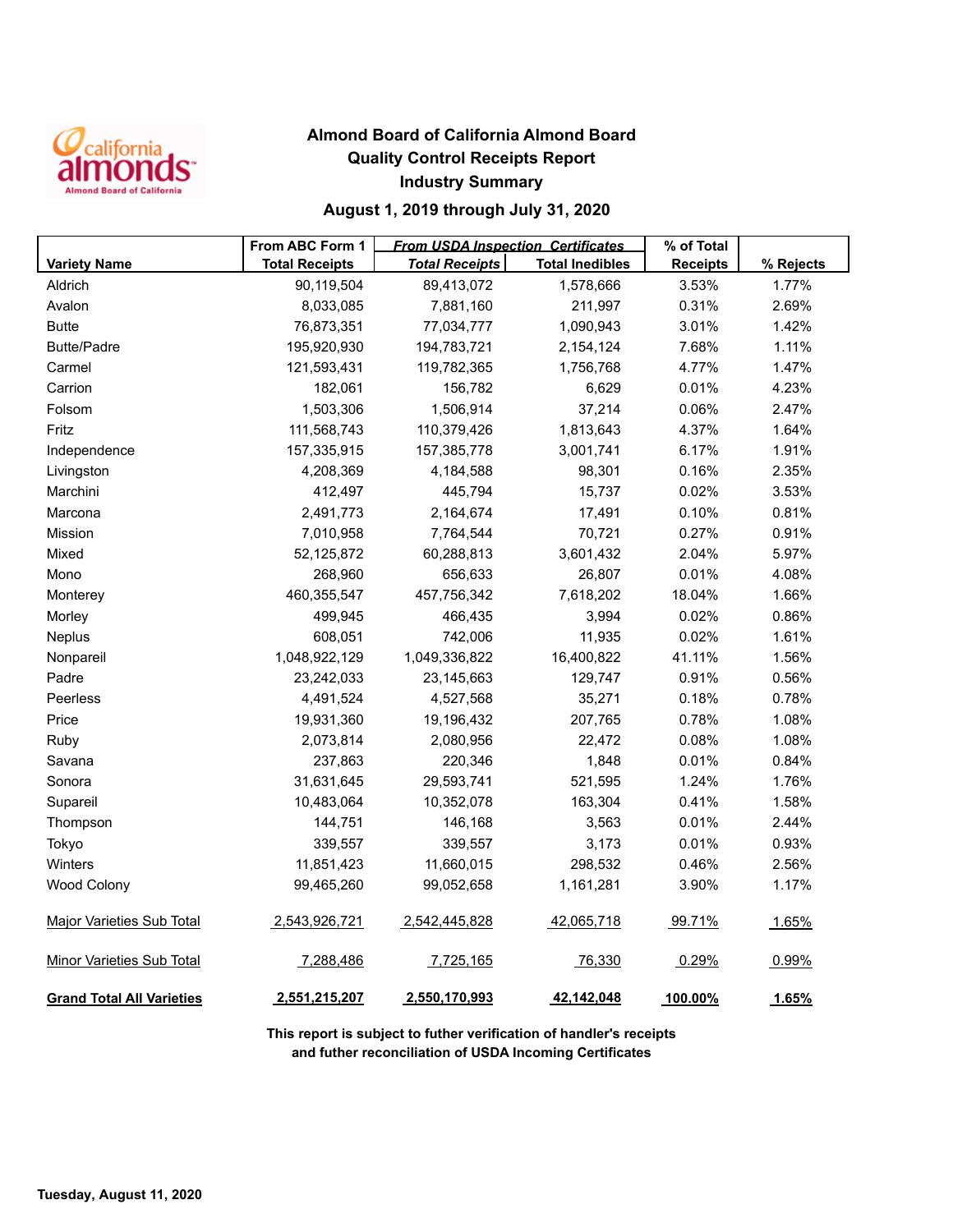# Almond Board of California Record Breaking History Million Pounds

| <b>Domestic</b> | 19/20 vs. 18/19 | 19/20    | 18/19    | 17/18    | 16/17    | 15/16    | 14/15    | 13/14    | 12/13    | 11/12    | 10/11    |
|-----------------|-----------------|----------|----------|----------|----------|----------|----------|----------|----------|----------|----------|
| August          | $-6.9%$         | 62.45    | 67.05    | 67.25    | 58.80    | 53.98    | 51.14    | 50.67    | 48.28    | 43.54    | 45.77    |
| September       | 8.5%            | 54.35    | 50.08    | 50.44    | 58.20    | 50.60    | 48.48    | 49.63    | 37.29    | 42.50    | 38.13    |
| October         | $-8.3%$         | 62.55    | 68.18    | 63.91    | 60.11    | 50.50    | 64.23    | 59.42    | 61.10    | 51.69    | 49.01    |
| November        | $-5.5%$         | 60.70    | 64.22    | 61.12    | 52.25    | 48.80    | 51.56    | 58.86    | 54.45    | 53.40    | 45.17    |
| December        | 7.7%            | 57.49    | 53.38    | 52.97    | 49.17    | 42.82    | 48.13    | 47.14    | 39.15    | 36.64    | 40.62    |
| January         | 9.0%            | 71.17    | 65.30    | 60.18    | 57.29    | 44.99    | 53.07    | 52.25    | 44.65    | 38.02    | 37.09    |
| February        | 10.2%           | 64.36    | 58.41    | 53.75    | 51.8'    | 51.11    | 49.27    | 54.47    | 43.18    | 38.74    | 32.36    |
| March           | 31.2%           | 79.67    | 60.71    | 63.28    | 56.20    | 41.70    | 56.26    | 57.01    | 52.20    | 48.49    | 43.30    |
| April           | 14.8%           | 77.70    | 67.67    | 73.30    | 50.77    | 50.95    | 58.74    | 50.87    | 51.36    | 45.45    | 39.93    |
| May             | $-13.6%$        | 57.15    | 66.16    | 66.29    | 58.60    | 53.36    | 52.35    | 54.64    | 54.31    | 53.72    | 42.79    |
| June            | 2.4%            | 58.50    | 57.15    | 62.28    | 65.30    | 53.36    | 54.31    | 53.35    | 51.28    | 49.61    | 39.40    |
| July            | 8.4%            | 68.15    | 62.87    | 59.95    | 57.47    | 51.03    | 51.86    | 53.50    | 51.15    | 44.90    | 36.12    |
| Total           | 4.46%           | 774.25   | 741.17   | 734.73   | 675.96   | 593.19   | 639.40   | 641.81   | 588.40   | 546.71   | 489.68   |
|                 |                 |          |          |          |          |          |          |          |          |          |          |
| <b>Export</b>   | 19/20 vs. 18/19 | 19/20    | 18/19    | 17/18    | 16/17    | 15/16    | 14/15    | 13/14    | 12/13    | 11/12    | 10/11    |
| August          | $-2.2%$         | 85.28    | 87.18    | 101.32   | 111.22   | 72.19    | 90.55    | 97.26    | 91.37    | 67.99    | 79.75    |
| September       | 19.5%           | 141.89   | 118.77   | 140.14   | 143.36   | 92.38    | 114.55   | 127.48   | 118.56   | 123.67   | 113.00   |
| October         | 13.4%           | 202.95   | 178.93   | 182.58   | 175.44   | 112.08   | 140.41   | 169.19   | 159.93   | 167.87   | 140.11   |
| November        | 1.0%            | 175.19   | 173.41   | 167.34   | 135.26   | 91.72    | 94.00    | 139.58   | 129.54   | 159.69   | 128.22   |
| December        | 1.5%            | 148.47   | 146.22   | 151.59   | 107.05   | 92.60    | 100.00   | 110.46   | 120.10   | 120.56   | 120.35   |
| January         | 3.5%            | 149.32   | 144.31   | 133.32   | 108.51   | 84.25    | 62.30    | 108.03   | 111.87   | 115.66   | 82.74    |
| February        | 6.9%            | 137.42   | 128.54   | 136.38   | 100.46   | 103.94   | 90.71    | 94.87    | 116.83   | 111.11   | 83.32    |
| March           | 3.5%            | 128.56   | 124.24   | 130.67   | 121.99   | 119.38   | 133.88   | 94.28    | 88.44    | 124.05   | 87.14    |
| April           | $-5.3%$         | 103.50   | 109.34   | 103.10   | 101.21   | 116.59   | 92.36    | 86.85    | 78.16    | 103.07   | 86.44    |
| May             | $-14.1%$        | 96.74    | 112.56   | 92.01    | 112.09   | 124.71   | 87.25    | 89.09    | 77.25    | 91.70    | 87.63    |
| June            | 8.2%            | 116.86   | 108.02   | 94.49    | 111.75   | 120.66   | 96.49    | 99.48    | 86.00    | 91.72    | 95.60    |
| July            | 22.6%           | 111.98   | 91.32    | 83.86    | 96.49    | 87.55    | 70.65    | 79.01    | 100.01   | 74.82    | 73.57    |
| Total           | 4.95%           | 1,598.16 | 1,522.85 | 1,516.79 | 1,424.83 | 1,218.05 | 1,173.14 | 1.295.58 | 1.278.05 | 1,351.91 | 1,177.89 |
|                 |                 |          |          |          |          |          |          |          |          |          |          |
| <b>Net</b>      | 19/20 vs. 18/19 | 19/20    | 18/19    | 17/18    | 16/17    | 15/16    | 14/15    | 13/14    | 12/13    | 11/12    | 10/11    |
| August          | $-4.2%$         | 147.73   | 154.23   | 168.57   | 170.02   | 126.17   | 141.69   | 147.93   | 139.65   | 111.53   | 125.52   |

| .         | טוישו טי | .        | .        | .        | .        | .        | . .,     | .        | .      | .        | .        |
|-----------|----------|----------|----------|----------|----------|----------|----------|----------|--------|----------|----------|
| August    | $-4.2%$  | 147.73   | 154.23   | 168.57   | 170.02   | 126.17   | 141.69   | 147.93   | 139.65 | 111.53   | 125.52   |
| September | 16.2%    | 196.24   | 168.85   | 190.58   | 201.56   | 142.98   | 163.02   | 177.11   | 155.85 | 166.18   | 151.13   |
| October   | 7.4%     | 265.50   | 247.11   | 246.49   | 235.55   | 162.58   | 204.64   | 228.61   | 221.03 | 219.55   | 189.12   |
| November  | $-0.7%$  | 235.90   | 237.63   | 228.46   | 187.51   | 140.52   | 145.56   | 198.45   | 183.99 | 213.10   | 173.39   |
| December  | 3.2%     | 205.96   | 199.60   | 204.56   | 156.22   | 135.42   | 148.14   | 157.60   | 159.24 | 157.21   | 160.97   |
| January   | 5.2%     | 220.50   | 209.61   | 193.50   | 165.80   | 129.24   | 115.37   | 160.27   | 156.52 | 153.68   | 119.83   |
| February  | 7.9%     | 201.78   | 186.95   | 190.13   | 152.26   | 155.05   | 139.98   | 149.34   | 160.02 | 149.85   | 115.68   |
| March     | 12.6%    | 208.22   | 184.95   | 193.95   | 178.19   | 161.08   | 190.14   | 151.29   | 140.64 | 172.54   | 130.44   |
| April     | 2.4%     | 181.19   | 177.01   | 176.40   | 151.98   | 167.55   | 151.09   | 137.72   | 129.52 | 148.52   | 126.37   |
| May       | $-13.9%$ | 153.89   | 178.72   | 158.30   | 170.69   | 178.07   | 139.60   | 143.73   | 131.56 | 145.42   | 130.42   |
| June      | 6.2%     | 175.37   | 165.17   | 156.76   | 177.05   | 174.01   | 150.80   | 152.82   | 137.28 | 141.32   | 135.00   |
| July      | 16.8%    | 180.13   | 154.19   | 143.81   | 153.97   | 138.58   | 122.51   | 132.51   | 151.16 | 119.72   | 109.69   |
| Total     | 4.79%    | 2,372.41 | 2,264.02 | 2,251.52 | 2,100.79 | 1,811.24 | 1,812.53 | 1,937.38 | 866.45 | 1,898.62 | 1,667.57 |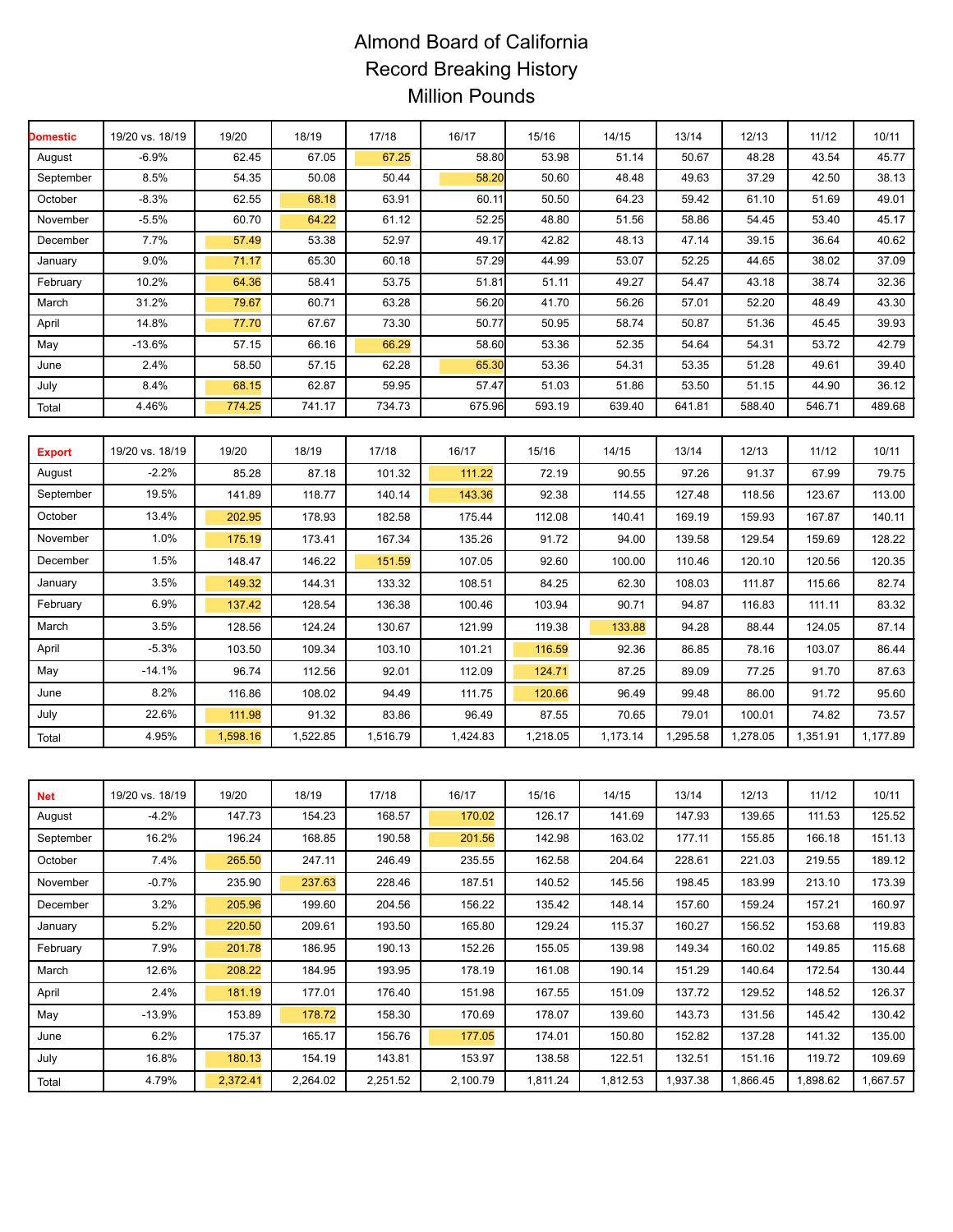#### **ALMOND RECIEPTS BY COUNTY / BY VARIETY AND CROP YEAR**

#### **Total Kernel Weight Lbs., By County**

**Period: 8/1/2019 through 7/31/2020**

**Almond Board of California**

|          | <b>COUNTIES</b>        | % CROP  | Nonpareil     | Monterey    | <b>Butte/Padre</b> | Carmel       | <b>Butte</b> | Fritz       | All Others  | <b>All Varieties</b> |
|----------|------------------------|---------|---------------|-------------|--------------------|--------------|--------------|-------------|-------------|----------------------|
| Northern |                        |         |               |             |                    |              |              |             |             |                      |
|          | <b>BUTTE</b>           | 1.69%   | 18,545,081    | 2,469,327   | 2,122,221          | 3,597,309    | 2,534,349    | 427,354     | 13,523,791  | 43,219,432           |
|          | <b>COLUSA</b>          | 4.45%   | 49,549,474    | 12,463,575  | 1,305,154          | 10,413,735   | 11,013,257   | 6,678,393   | 22,164,662  | 113,588,250          |
|          | <b>GLENN</b>           | 2.49%   | 30,338,073    | 3.731.450   | 2,088,283          | 6,963,756    | 5,655,080    | 940,892     | 13.739.065  | 63,456,599           |
|          | SOLANO                 | 0.57%   | 5,678,602     | 1,037,010   | 280,989            | 513,556      | 834,066      | 6,563       | 6,197,968   | 14,548,754           |
|          | <b>SUTTER</b>          | 0.41%   | 3,758,800     | 1,355,349   | 959,417            | 498,032      | 306,304      | 68,126      | 3,406,044   | 10,352,072           |
|          | <b>TEHAMA</b>          | 0.72%   | 9,410,351     | 1,034,756   | 1,277,206          | 2,098,861    | 1,213,390    | 973         | 3,328,156   | 18,363,693           |
|          | <b>YOLO</b>            | 2.19%   | 23.840.576    | 8,284,854   | 1.246.560          | 4,032,298    | 2,994,512    | 682,506     | 14.713.040  | 55,794,346           |
|          | <b>YUBA</b>            | 0.05%   | 525,055       | 102,193     | 7,100              | 46,184       | 11,666       | 23,145      | 594,329     | 1,309,672            |
|          | <b>OTHERS</b>          | 0.12%   | 1,608,572     | 465,695     | 4,471              | 130,226      | 95,634       | 2,474       | 798,301     | 3,105,373            |
|          | Northern Totals:       | 12.69%  | 143,254,584   | 30,944,209  | 9,291,401          | 28,293,957   | 24,658,258   | 8,830,426   | 78,465,356  | 323,738,191          |
| Central  |                        |         |               |             |                    |              |              |             |             |                      |
|          | <b>MERCED</b>          | 8.76%   | 87,876,955    | 30.219.887  | 19.235.521         | 15,633,748   | 6.527.327    | 8,504,370   | 55,405,501  | 223,403,309          |
|          | <b>SAN JOAQUIN</b>     | 4.88%   | 48,377,164    | 6,885,446   | 9,551,026          | 13,338,215   | 2,293,585    | 4,254,330   | 39,671,344  | 124,371,110          |
|          | <b>STANISLAUS</b>      | 11.85%  | 112,897,528   | 25,229,423  | 28,089,764         | 31,221,900   | 5,660,953    | 10,645,975  | 88,515,073  | 302,260,616          |
|          | <b>OTHERS</b>          | 0.06%   | 539,061       | 184,526     | 0                  | 137,388      | 0            | 0           | 685,869     | 1,546,844            |
|          | <b>Central Totals:</b> | 25.55%  | 249,690,708   | 62,519,282  | 56,876,311         | 60,331,251   | 14,481,865   | 23,404,675  | 184,277,787 | 651,581,879          |
| Southern |                        |         |               |             |                    |              |              |             |             |                      |
|          | <b>FRESNO</b>          | 23.46%  | 248,845,539   | 125,952,948 | 47,725,052         | 10,354,928   | 19,731,050   | 20,184,452  | 125,501,672 | 598,295,641          |
|          | <b>KERN</b>            | 19.28%  | 206,939,659   | 129,222,875 | 40,815,741         | 9,138,066    | 12,512,579   | 38,413,514  | 54,657,119  | 491,699,553          |
|          | <b>KINGS</b>           | 2.70%   | 24,338,394    | 16.428.678  | 8,486,273          | 124.008      | 340,358      | 1,951,302   | 17.123.590  | 68,792,603           |
|          | <b>MADERA</b>          | 11.72%  | 128,480,897   | 64,455,763  | 25,427,240         | 10,370,660   | 3,747,305    | 11,301,712  | 55,075,576  | 298,859,153          |
|          | <b>TULARE</b>          | 4.56%   | 47,405,826    | 28,008,524  | 6,070,677          | 1,165,887    | 1,559,203    | 6,273,628   | 25,920,302  | 116,404,047          |
|          | <b>OTHERS</b>          | 0.03%   | 381,215       | 224,063     | 91,026             | 3,608        | 4,159        | 19,717      | 76,138      | 799,926              |
|          | Southern Totals:       | 61.75%  | 656,391,530   | 364,292,851 | 128,616,009        | 31, 157, 157 | 37,894,654   | 78,144,325  | 278,354,397 | 1,574,850,923        |
|          | <b>YTD Totals:</b>     | 100.00% | 1,049,336,822 | 457,756,342 | 194,783,721        | 119,782,365  | 77,034,777   | 110,379,426 | 541,097,540 | 2,550,170,993        |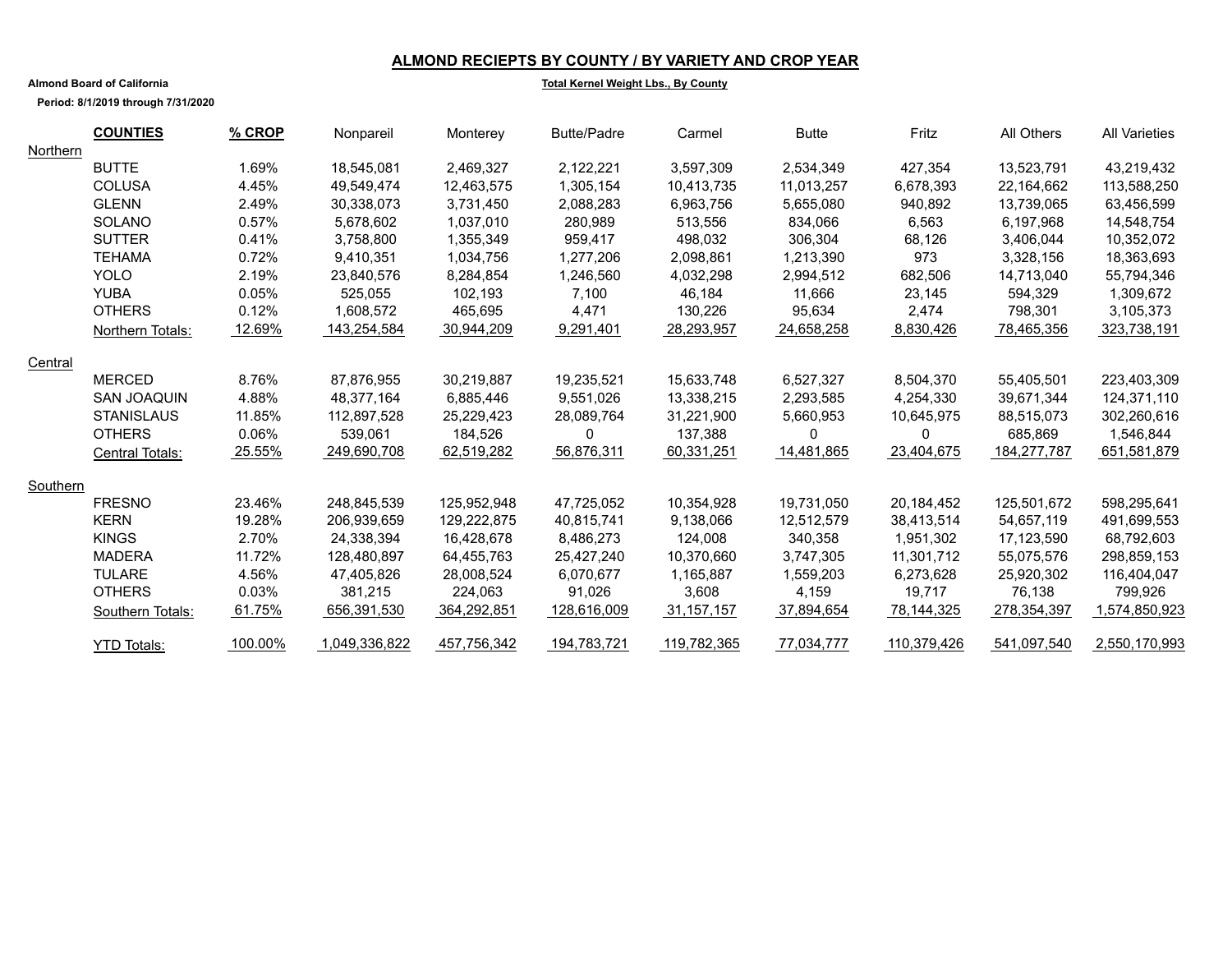#### INEDIBLES BY COUNTY / BY VARIETY AND CROP YEAR

#### Total Inedible Kernel Weight Divided By Total Kernel Weight for Percentage

Almond Board of California Period: 8/1/2019 through 7/31/2020

| <b>COUNTIES</b>    | $%$ CROP | Nonpareil  | Monterey  | <b>Butte/Padre</b> | Carmel    | <b>Butte</b> | Fritz     | <b>ALL OTHERS</b> | <b>ALL VARIETIES</b> |
|--------------------|----------|------------|-----------|--------------------|-----------|--------------|-----------|-------------------|----------------------|
|                    |          | Inedible   | Inedible  | Inedible           | Inedible  | Inedible     | Inedible  | Inedible          | Inedible             |
| Northern           |          |            |           |                    |           |              |           |                   |                      |
| <b>BUTTE</b>       | 2.61%    | 395,848    | 74,663    | 21,947             | 51,254    | 36,690       | 15,771    | 503,805           | 1,099,978            |
| <b>COLUSA</b>      | 4.72%    | 845,273    | 202,026   | 12,523             | 147,599   | 175,511      | 86,726    | 520,010           | 1,989,668            |
| <b>GLENN</b>       | 3.26%    | 686,215    | 115,565   | 15,800             | 91,067    | 70,248       | 18,674    | 375,387           | 1,372,956            |
| SOLANO             | 0.34%    | 66,627     | 8,457     | 965                | 2,994     | 9,336        | 33        | 54,580            | 142,992              |
| <b>SUTTER</b>      | 0.44%    | 65,026     | 19,213    | 19,436             | 11.117    | 7,229        | 1,867     | 61.104            | 184.992              |
| <b>TEHAMA</b>      | 1.04%    | 291,322    | 25,429    | 12,316             | 21,966    | 21,023       | 9         | 66,021            | 438,086              |
| <b>YOLO</b>        | 1.75%    | 354,339    | 81,827    | 10,902             | 38,565    | 36,118       | 7,286     | 210,299           | 739,336              |
| <b>YUBA</b>        | 0.08%    | 14.634     | 4.256     | 38                 | 1,276     | 77           | 2,832     | 10.211            | 33,324               |
| <b>OTHERS</b>      | 0.11%    | 27,547     | 5,870     | 40                 | 1,192     | 1,828        | 69        | 11,793            | 48,339               |
| Northern Totals:   | 14.36%   | 2,746,831  | 537,306   | 93,967             | 367,030   | 358,060      | 133,267   | 1,813,210         | 6,049,671            |
| Central            |          |            |           |                    |           |              |           |                   |                      |
| <b>MERCED</b>      | 10.09%   | 1,586,774  | 829,511   | 239,349            | 289,374   | 86,054       | 172,603   | 1,049,582         | 4,253,247            |
| <b>SAN JOAQUIN</b> | 5.29%    | 758,687    | 176,206   | 95,916             | 170,005   | 35,413       | 112,900   | 881,993           | 2,231,120            |
| <b>STANISLAUS</b>  | 12.56%   | 1,652,471  | 648,354   | 278,867            | 389,651   | 52,711       | 250.791   | 2,021,739         | 5,294,584            |
| <b>OTHERS</b>      | 0.08%    | 5,928      | 2,166     | 0                  | 458       | $\Omega$     | $\Omega$  | 24,931            | 33,483               |
| Central Totals:    | 28.03%   | 4,003,860  | 1,656,237 | 614,132            | 849,488   | 174,178      | 536,294   | 3,978,245         | 11,812,434           |
| Southern           |          |            |           |                    |           |              |           |                   |                      |
| <b>FRESNO</b>      | 23.22%   | 4,135,667  | 1,754,949 | 470,420            | 214,906   | 282,591      | 293,195   | 2,632,973         | 9,784,701            |
| <b>KERN</b>        | 17.95%   | 2,945,312  | 1,931,427 | 532,822            | 160,145   | 216,723      | 572,184   | 1,205,930         | 7,564,543            |
| <b>KINGS</b>       | 2.49%    | 404,847    | 226,362   | 83,787             | 3,457     | 3,236        | 31,510    | 297,409           | 1,050,608            |
| <b>MADERA</b>      | 10.58%   | 1,616,609  | 1,149,680 | 313,116            | 146,260   | 40,416       | 190,040   | 1,003,902         | 4,460,023            |
| <b>TULARE</b>      | 3.32%    | 536,890    | 358,379   | 45,666             | 15,245    | 15,246       | 56,200    | 373,166           | 1,400,792            |
| <b>OTHERS</b>      | 0.05%    | 10,806     | 3,862     | 214                | 237       | 493          | 953       | 2,711             | 19,276               |
| Southern Totals:   | 57.61%   | 9,650,131  | 5,424,659 | 1,446,025          | 540,250   | 558,705      | 1,144,082 | 5,516,091         | 24,279,943           |
| <b>YTD Totals:</b> | 100.00%  | 16,400,822 | 7,618,202 | 2,154,124          | 1,756,768 | 1,090,943    | 1,813,643 | 11,307,546        | 42,142,048           |